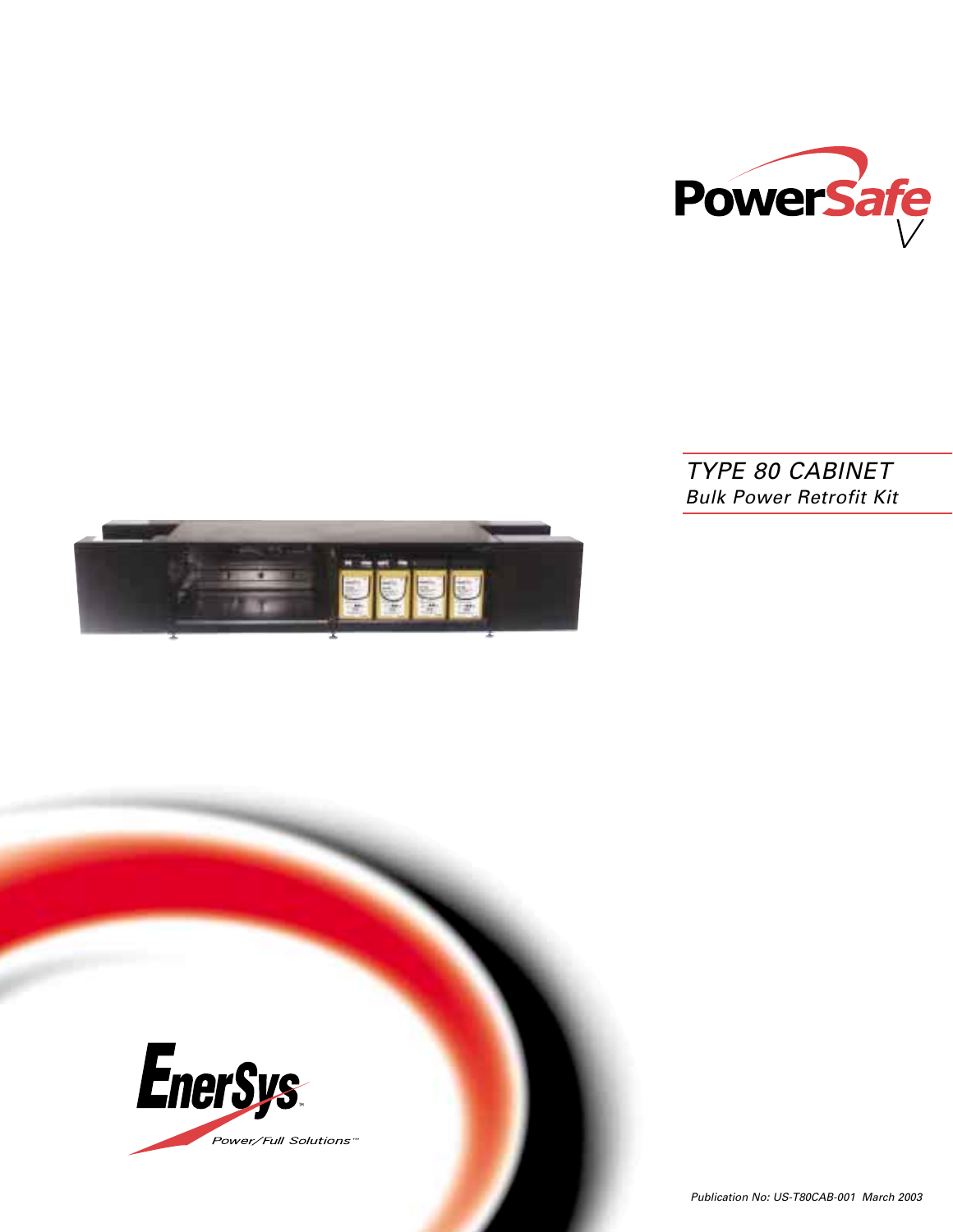## **Introduction**

PowerSafe's years of experience in the standby battery industry give us the knowledge to design and manufacture a retrofit kit that meets the needs of Type 80C and 80D cabinet operators. The T80 Retrofit Kit significantly improves the battery operating environment and assures longer life, higher reliability and fewer replacements. The T80 also increases battery capacity and makes space in the cabinet for additional equipment. The installed T80 has the look of an integral part of the cabinet.

## **PowerSafe T80 Retrofit Kit Advantages:**

#### **· Longer backup time**

Battery capacity increased to 200Ah.

**· Longer battery life**

Improved battery design and operating environment for optimum life.

#### **· Lower maintenance costs and down time**

12V100F Monoblocs are designed for low maintenance and high reliability.

#### **· Improved battery performance and life**

Thermostatically controlled heater pads and fan, moderate seasonal temperature changes within the battery enclosure.

## **· Lower operating costs**

Long battery life and high reliability extend replacement intervals and reduce operating costs.

**· Quick and easy installation**

The T80 does not require structural cabinet or concrete pad modification.

- **· Fits under Type 80C and 80D cabinets** Matches cabinet footprint and color.
- **· Compatible with cabinet alarm and security systems** Cabinet door must be open to gain access to the battery enclosure

#### **· Creates space in the cabinet**

Relocating the batteries in the T80 creates space for extra equipment, fiber technology, or rectifier redundancy.



## **T80 Retrofit Kit Technical Data**

| <b>BATTERY</b> |              |          |          |          |         |  |  |
|----------------|--------------|----------|----------|----------|---------|--|--|
| <b>Type</b>    | <b>Model</b> | # String | Quantity | Capacity | Weight  |  |  |
| PowerSafe      | 6VF11        |          |          | 100      | 420 lbs |  |  |
| PowerSafe      | 6VF11        |          |          | 200      | 840 lbs |  |  |

| <b>FLOAT VOLTAGE</b> |           |           |                               |       |       |           |  |
|----------------------|-----------|-----------|-------------------------------|-------|-------|-----------|--|
| Temp <sup>•</sup> F  | $32 - 48$ | 49-58     | 59-76                         | 77-85 | 86-93 | 94-104    |  |
| Float Vpc            | 2.35-2.33 | 2.33-2.30 | 2.30-2.27 2.27-2.25 2.25-2.23 |       |       | 2.23-2.21 |  |

|             |              | <b>ENCLOSURE</b> |          |         |
|-------------|--------------|------------------|----------|---------|
| <b>Type</b> | <b>Model</b> | # String         | Quantity | Weight  |
| T80 C/D     | T80-CF-HP-V  | 1 or 2           |          | 205 lbs |

|                   | <b>ACCESSORIES</b> |                    |
|-------------------|--------------------|--------------------|
|                   | Fan                | <b>Heater pads</b> |
| Operating Temp °F | $85 - 70$          | $40 - 60$          |

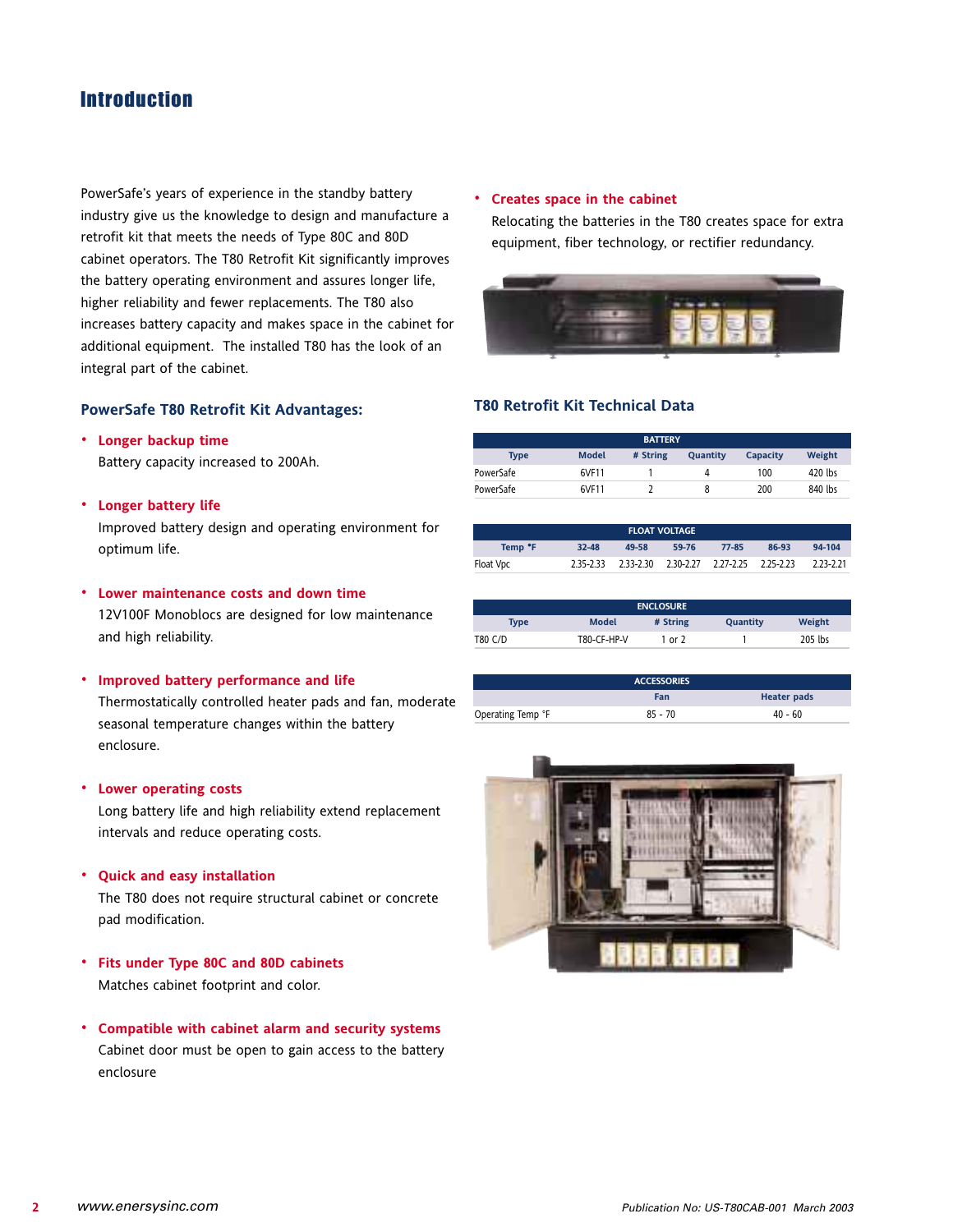

## **The Newest Technology for the Best in Standby Batteries**

The latest advances in design technology give PowerSafe standby batteries up to twice the power of traditional lead acid and nickel cadmium batteries, even under the harshest conditions. Easy installation and safe, leakproof construction means cost effective maintenance.

Standard features on all PowerSafe batteries include:

- High conductivity pillars with threaded brass inserts.
- Inter-unit connectors of plated copper.
- Flame-retardant covers with dead-tops.
- Sealed lids of flame-retardant ABS plastic.
- High integrity pillar seals for long, leakproof life.
- Self-sealing relief valves which operate at pressures below 4 p.s.i.
- Rugged thick positive plates of pasted construction, with grid cast in a ternary lead-tin calcium alloy.
- Balanced negative plates of pasted grid construction.
- Tough V0 rated cell boxes of thick-wall, flame retardant ABS plastic are 29% oxygen index rated and highly shock and vibration resistant.
- Low resistance separators of microporous glass fibre which absorb the electrolyte.
- Flame arrestors built into each monobloc for added safety.
- UL Approved

|                |                 | <b>CONSTANT CURRENT (Amps) / TIME</b> |                 |                   |                 |      |      |      |                 |                 |                 |                  |
|----------------|-----------------|---------------------------------------|-----------------|-------------------|-----------------|------|------|------|-----------------|-----------------|-----------------|------------------|
| <b>End Vpc</b> | 1 <sub>hr</sub> | 1.5 <sub>hr</sub>                     | 2 <sub>hr</sub> | 2.5 <sub>hr</sub> | 3 <sub>hr</sub> | 4 hr | 5 hr | 6 hr | 7 <sub>hr</sub> | 8 <sub>hr</sub> | 9 <sub>hr</sub> | 10 <sub>hr</sub> |
| 1.63           | 66.9            | 49.1                                  | 38.8            | 32.5              | 28.0            | 22.3 | 18.6 | 16.0 | 14.1            | 12.6            | 11.5            | 10.5             |
| 1.65           | 66.9            | 49.1                                  | 38.8            | 32.5              | 28.0            | 22.3 | 18.6 | 16.0 | 14.1            | 12.6            | 11.5            | 10.5             |
| 1.67           | 66.9            | 49.1                                  | 38.8            | 32.5              | 28.0            | 22.2 | 18.5 | 15.9 | 14.1            | 12.6            | 11.4            | 10.5             |
| 1.69           | 66.9            | 49.1                                  | 38.8            | 32.5              | 28.0            | 22.2 | 18.5 | 15.9 | 14.1            | 12.5            | 11.4            | 10.5             |
| 1.71           | 66.8            | 49.0                                  | 38.8            | 32.5              | 28.0            | 22.1 | 18.5 | 15.9 | 14.0            | 12.5            | 11.4            | 10.5             |
| 1.73           | 66.6            | 48.9                                  | 38.8            | 32.4              | 27.9            | 22.1 | 18.4 | 15.8 | 14.0            | 12.5            | 11.4            | 10.4             |
| 1.75           | 66.3            | 48.7                                  | 38.6            | 32.4              | 27.9            | 22.0 | 18.4 | 15.8 | 14.0            | 12.5            | 11.3            | 10.4             |
| 1.80           | 64.6            | 47.8                                  | 37.9            | 31.9              | 27.4            | 21.8 | 18.2 | 15.6 | 13.8            | 12.3            | 11.2            | 10.3             |
| 1.85           | 61.6            | 46.1                                  | 36.8            | 30.6              | 26.3            | 20.9 | 17.5 | 15.1 | 13.4            | 11.9            | 10.9            | 10.0             |
|                |                 |                                       |                 |                   |                 |      |      |      |                 |                 |                 |                  |

### **Nominal Performance for 6VF11 monoblocs at 77°F (25°C)**

## **PowerSafe's new 6VF11 standby battery and T80 enclosure are designed to put your Type 80C and 80D cabinets in better shape**

More battery capacity, longer life and improved operating environment equals longer backup time, higher reliability, fewer replacements and lower operating costs.

#### **• Easier Handling and Access**

Lifting handles make installation easy; standard shipments of 48 Volt units means easier distribution to the site. With connection terminals located on the face of the monobloc, cell connection is quick and simple, and cell replacement is easy.

## **• Longer Life**

Thick positives and technological advances in interior component balance create a more durable, long lasting battery.

#### **• Compact Installation**

A 200 ampere hour battery system in a T80 kit fits below Type 80C and 80D cabinets.

#### **• Temperature Resistant**

Monobloc design provides each cell full wall exposure for efficient cooling.